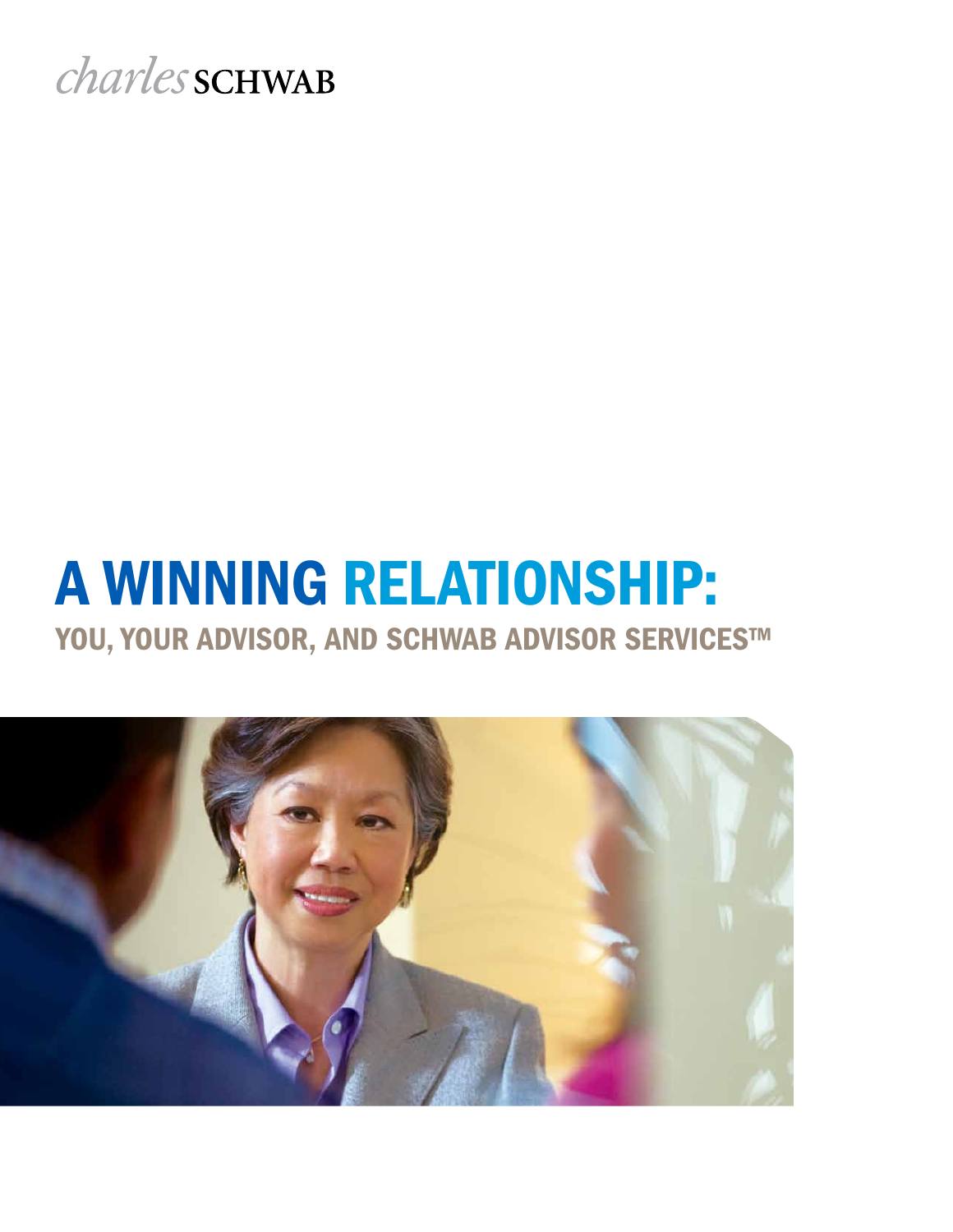# When the expertise of your advisor is combined with custody at Schwab, we share a common objective:

### to HELP protect and grow your assets

With the variety of investment alternatives available today, choosing to work with an independent investment advisor can provide the financial expertise, portfolio guidance, and personalized relationship that many affluent investors seek.

Selecting the right brokerage firm is an equally important decision. When you and your advisor place assets at Schwab, you've chosen a custodian with experience in catering to the unique needs of independent advisors and their affluent clients. We focus on developing innovative products and services specifically designed to support the financial planning and portfolio management services advisors provide to affluent investors.

Furthermore, we understand that you and your advisor need to feel confident in Schwab as the custodian of your assets. Therefore, Schwab is committed to meeting our industry's rigorous regulations and upholding our own stringent business standards to position our company for long-term financial health and stability.

When the expertise of your advisor is combined with custody at Schwab, we share a common objective: to protect and grow your assets.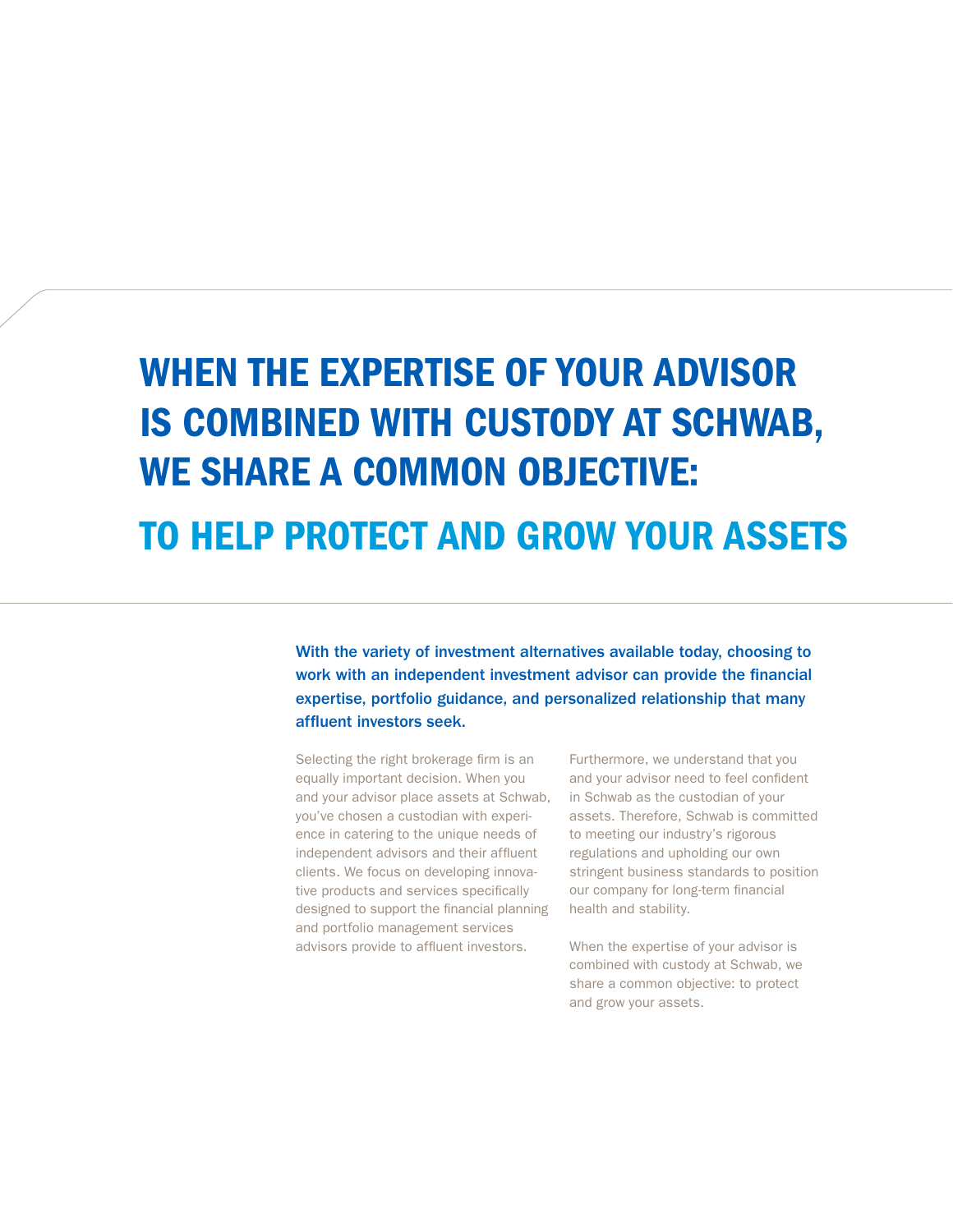### IN THIS GUIDE:

|   | Working together<br>for you                                 |
|---|-------------------------------------------------------------|
|   | Full range of investment<br>strategies and trading services |
| 5 | Wealth management<br>services                               |
|   | Safeguards designed<br>to protect your assets               |
|   | Schwab's<br>internal standards                              |
|   | <b>Technology and service</b><br>support for your advisor   |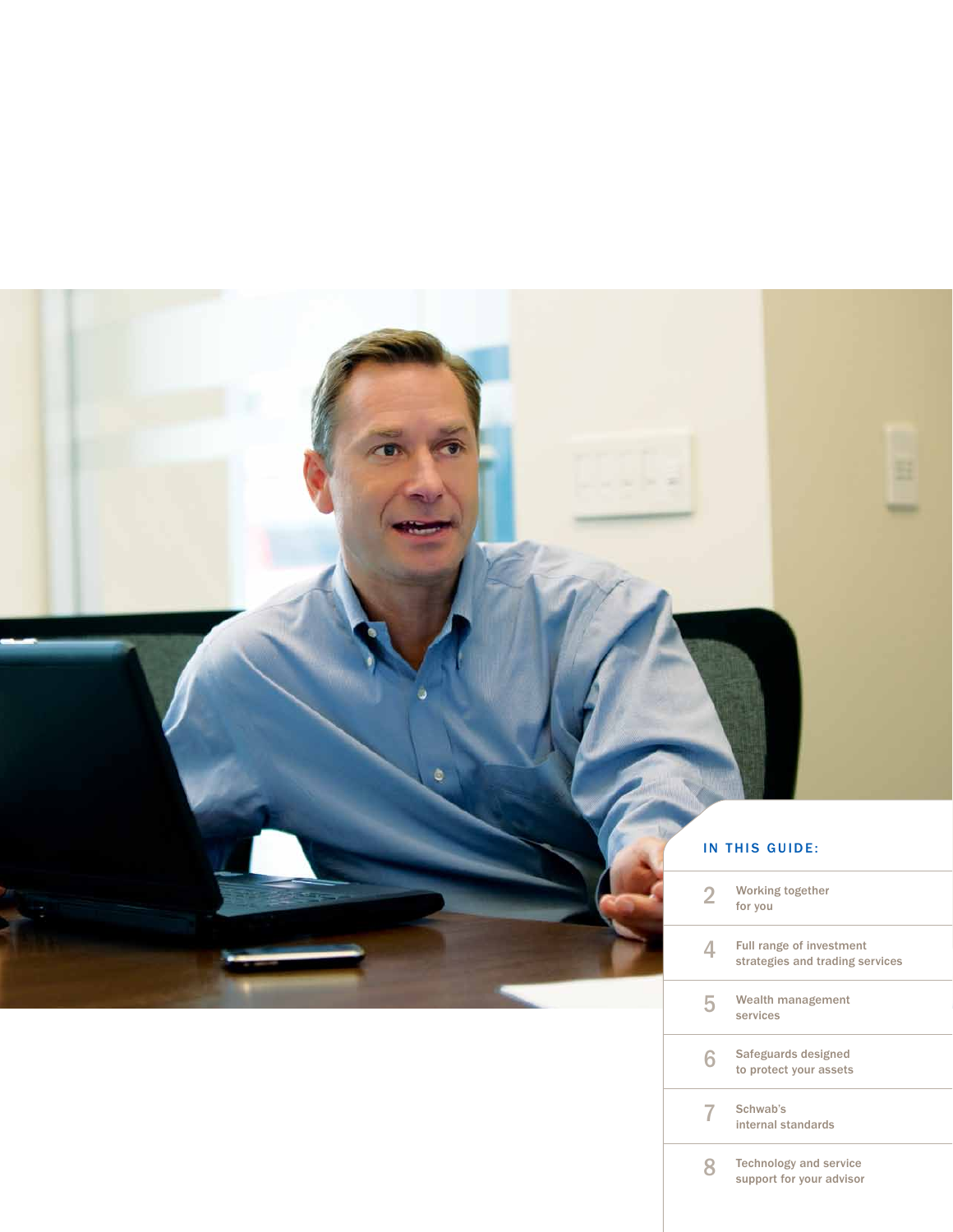### Working together for you

### When you and your advisor choose Schwab as a custodian, your advisor has access to comprehensive services from one of the most experienced firms in the business.

Schwab was a pioneer in the business of exclusively serving independent, fee-based investment advisors and their clients.

- Nearly 7,000 advisors currently look to Schwab as the institution of choice for their affluent clients.
- • More than 1,200 employees are dedicated to providing responsive custody, trading, and operational support that can help your investment advisor deliver timely, quality service to you.
- • Approximately two million client accounts are custodied at Schwab, representing almost \$700 billion in assets managed by investment advisors.

With this depth of experience and resources, we are able to provide a wide range of products and services to help you and your advisor work toward your financial goals.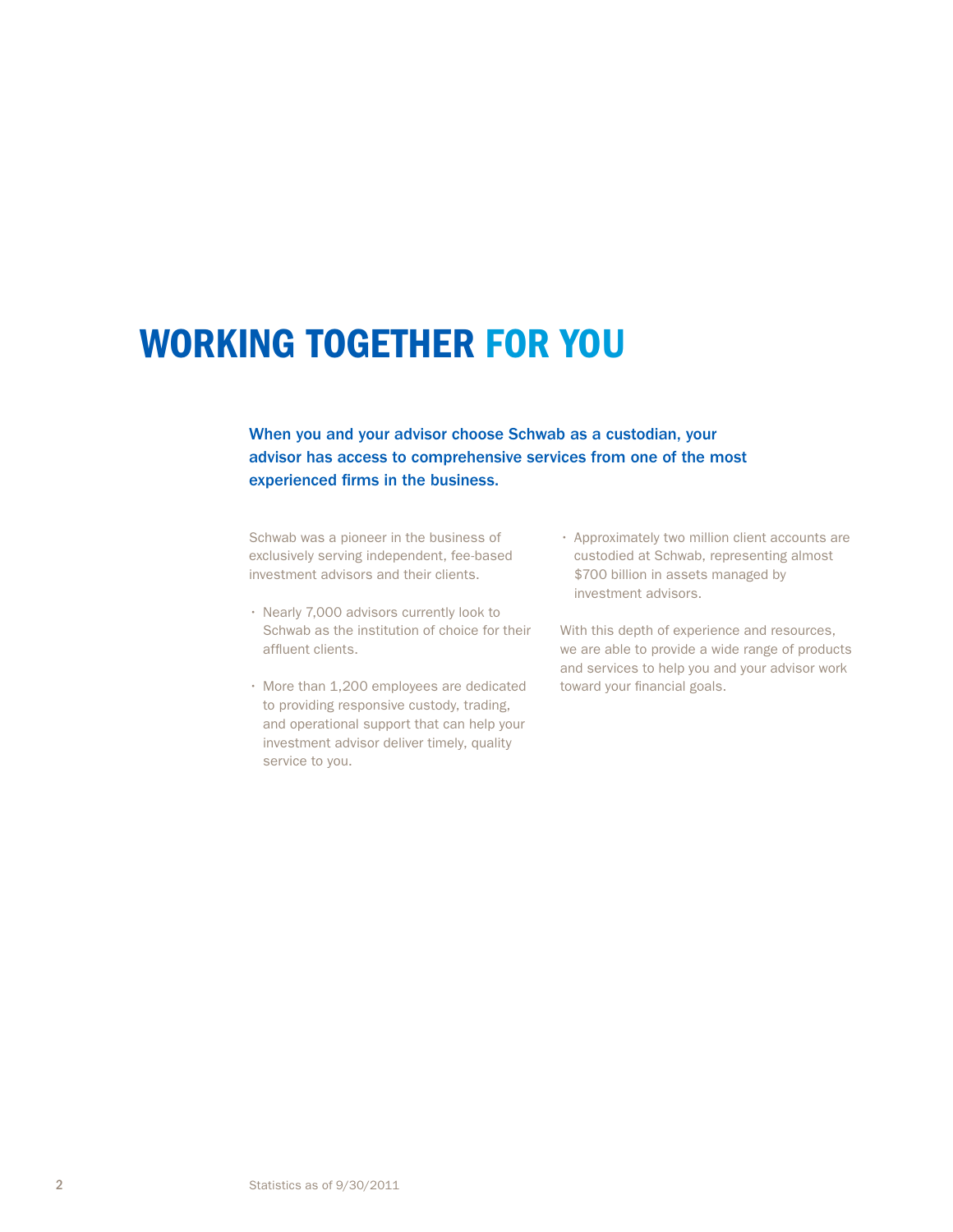We begin each day with one goal: to help your investment advisor serve you better.

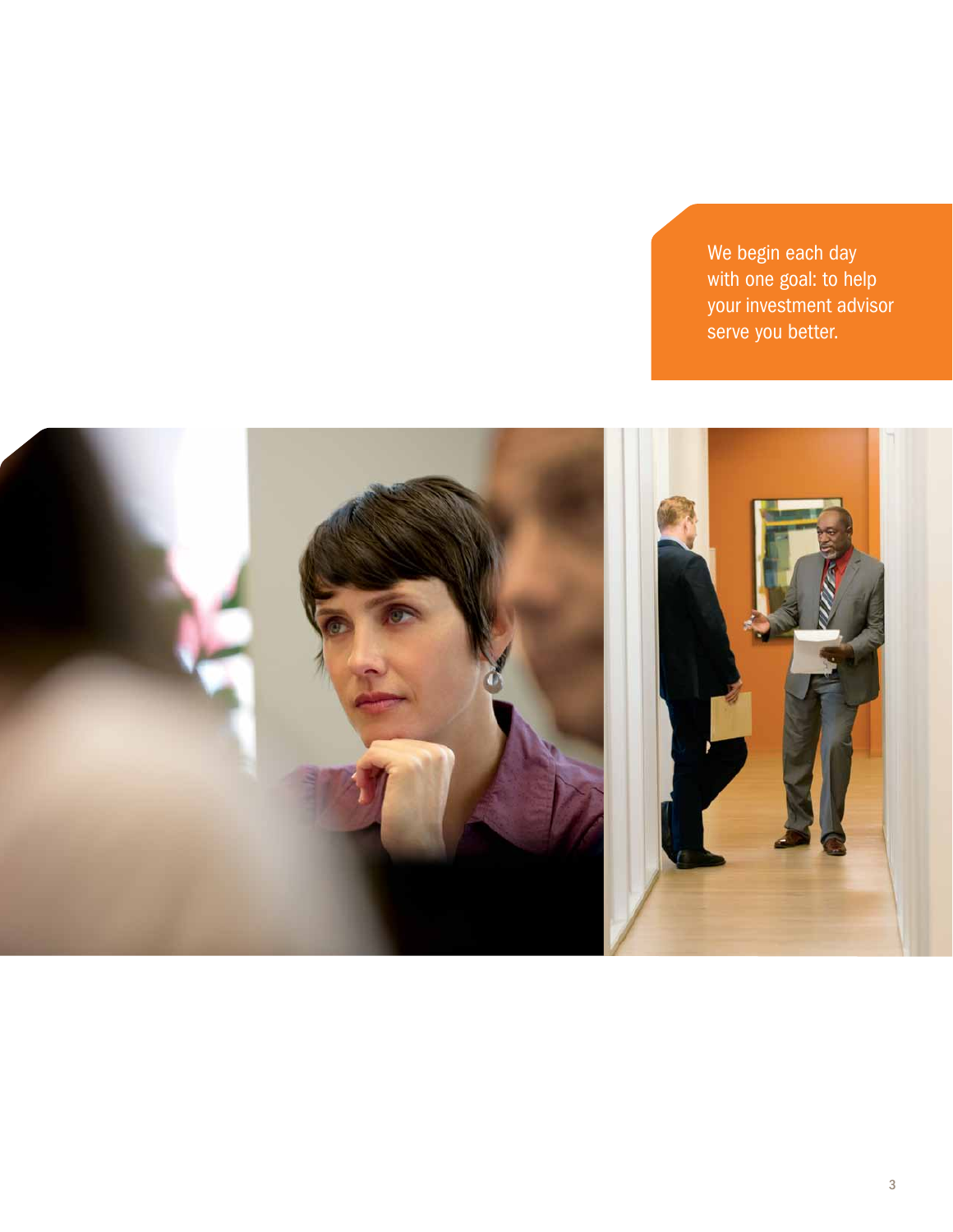# Full range of investment strategies and trading services

Your advisor can leverage Schwab's depth of investment products and experienced traders, as well as access investment alternatives throughout the financial community to make appropriate choices for your unique investment situation.

Because we focus on service, not sales, the trades your advisor places on your behalf are handled by an institutional trading team whose priorities are to represent your best interests and deliver quality execution.

#### **Equities**

Schwab equity specialists have access to all major national and regional exchanges. If your advisor trades listed or over-the-counter stocks, large orders, or thinly traded issues, Schwab specialists are available to help with the order, striving to obtain the best price.

### Fixed income

If your advisor recommends government, corporate, or municipal bonds, a Schwab fixed income specialist works to locate the most favorable combination of rates and maturities.

#### Mutual funds

If your portfolio includes mutual funds, your advisor can work with Schwab's mutual fund trading desk, eliminating the need to contact each fund family separately.

Schwab's Mutual Fund Marketplace® offers:<sup>1</sup>

- One-stop access to nearly 16,000 mutual funds
- • More than 600 well-known fund families
- • More than 3,800 funds available exclusively to investment advisors
- • Institutional share classes with lower operating expenses than retail equivalents

### Flexibility and convenience

To help you take advantage of resources throughout the investment community, your investment advisor can place trades with other brokerage firms through Schwab's Prime Brokerage and Trade Away services. With these trading and investment advantages, you can experience the convenience of a single custodian, Schwab, rather than establishing multiple accounts at a number of brokerage firms.

1. Investors should carefully consider information contained in the prospectus, including investment objectives, risks, charges, and expenses. You can request a prospectus by calling 1-800-435-4000. Please read the prospectus carefully before investing.

Statistics as of 10/31/2011

Charles Schwab & Co., Inc., member SIPC, receives remuneration from fund companies participating in the Mutual Fund OneSource® service for recordkeeping and shareholder services and other administrative services. Schwab also may receive remuneration from transaction fee fund companies for certain administrative services.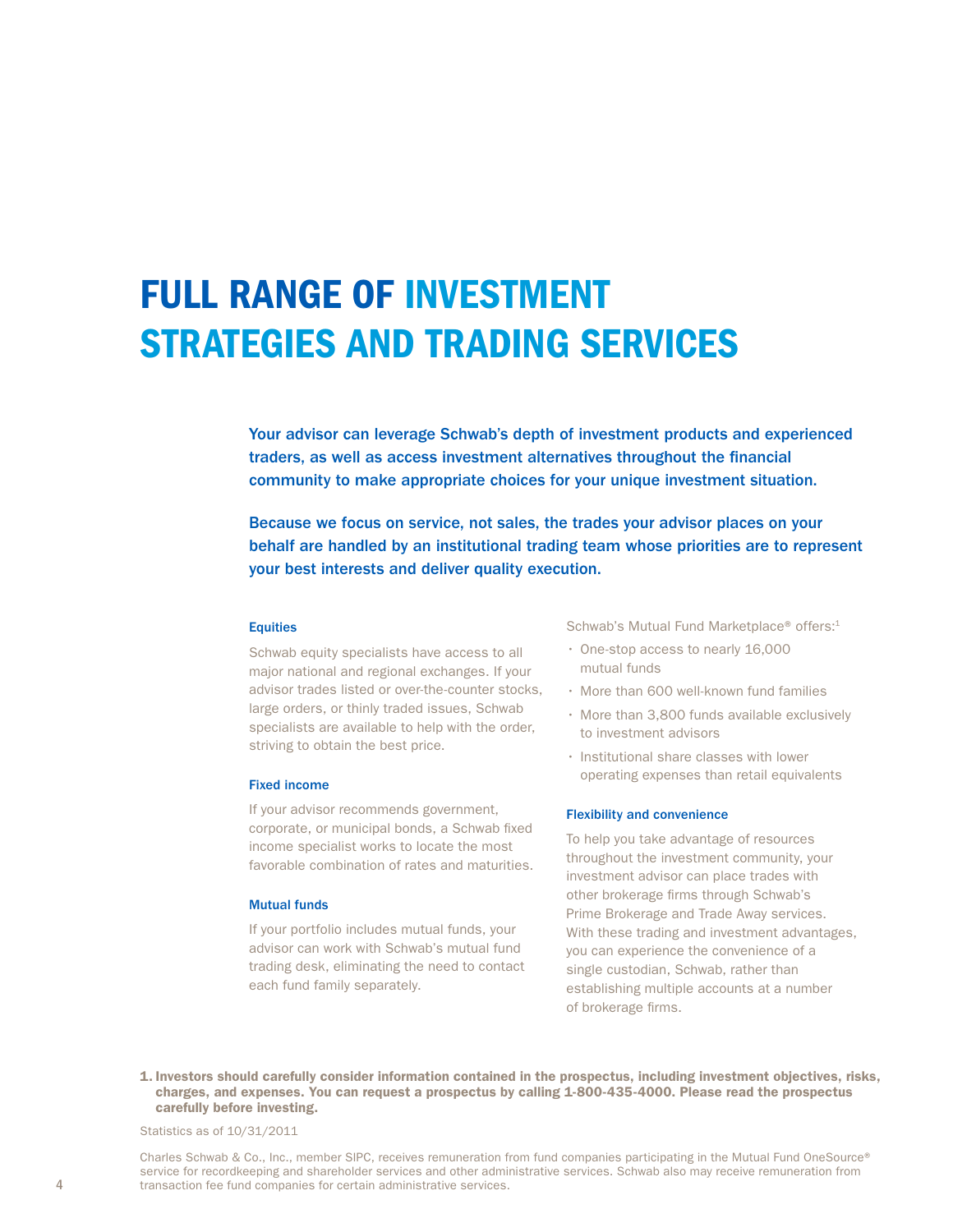## Wealth management services

If you are seeking additional investment solutions to address your complex financial situation, your advisor can help by selecting from our array of wealth management services.

- Managed account services, helping you and your advisor leverage the expertise of institutional-caliber money managers who specialize in particular investment styles
- Tax-advantaged college savings and charitable giving plans
- • Custody services and assistance with purchases of alternative investments
- Tax-deferred earning opportunities through variable annuities<sup>2</sup>
- Individualized hedging strategies for concentrated equity holdings
- Restricted stock transfer and filing services
- 2. A variable annuity's value will fluctuate depending on the underlying investment. An investor's units, when redeemed, may be worth more or less than the original amount invested. Variable annuities are registered securities that are sold by prospectus only and available by contacting your investment advisor. The prospectus contains details on subaccounts, contract features, fees, expenses, and other pertinent information. Please read the prospectus carefully before investing. Withdrawals of taxable amounts will be subject to income tax and if taken prior to age 59½, a 10 percent penalty may apply.



### A complete portfolio picture

To help you quickly and easily review your portfolio's progress, we consolidate your account transactions into a periodic statement that shows both an overall summary and line-by-line detail at the transaction level.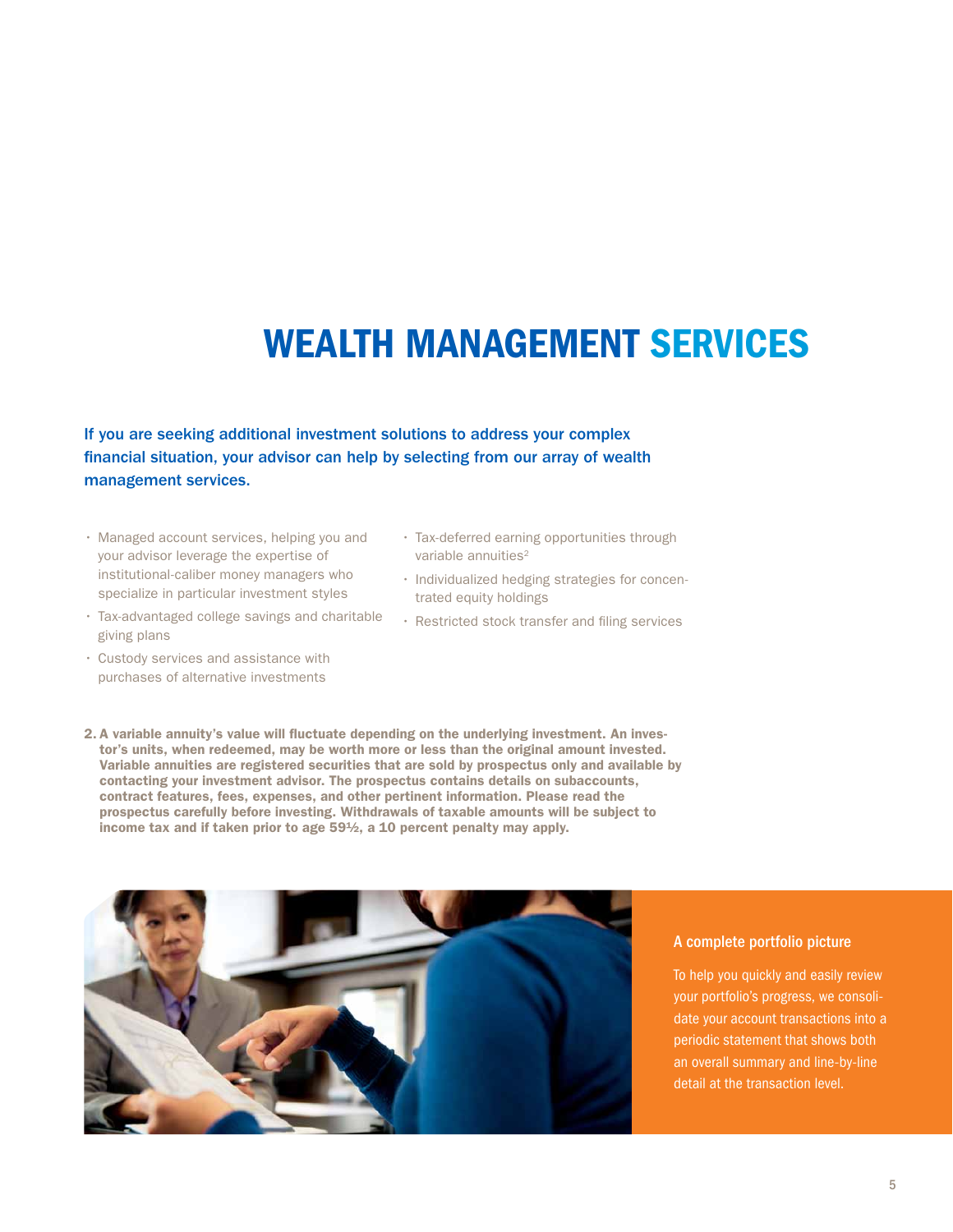# safeguards designed to protect your assets

Schwab believes that asset security measures, those required by our industry's regulators and the additional levels we elect to offer, can provide the protection investors seek when choosing a custodian.

#### Compliance with governmental mandates

As a registered broker-dealer, Schwab is subject to the rules and regulations of the Securities and Exchange Commission, the Financial Industry Regulatory Authority, the Municipal Securities Rulemaking Board, and all other exchanges of which Schwab is a member. These regulatory entities have established financial responsibility rules designed to help safeguard client assets.

### Accurate company financial reports

SEC Rule 17a-5 requires all registered brokerdealers to routinely file periodic reports regulatory and surveillance information providing accurate detail of their current financial and operational condition. Schwab files these reports both monthly and quarterly for full disclosure of the state of our company.

#### Charles Schwab & Co., Inc. SIPC coverage

• Protection for securities and cash by the Securities Investor Protection Corporation (SIPC): Accounts of Charles Schwab & Co., Inc. (including those held by clients of investment advisors with Schwab Advisor Services™) are insured by SIPC for securities and cash in the event of broker-dealer failure. • SIPC provides up to \$500,000 of protection for accounts that clients of advisors hold in each separate capacity (e.g., joint tenant or sole owner), with a limit of \$250,000 for claims of uninvested cash balances.

More information about SIPC coverage is available at [sipc.org.](http://www.sipc.org/)

#### Additional insurance coverage

Additional brokerage insurance is provided to Charles Schwab & Co., Inc. accounts through underwriters at Lloyd's of London and other London insurers. This "excess SIPC" protection of securities and cash is provided up to an aggregate of \$600 million, limited to a combined return to any client from a trustee, SIPC, and Lloyd's and other London insurers of \$150 million, including up to \$1,150,000 in cash. This additional protection becomes available in the event that SIPC limits are exhausted.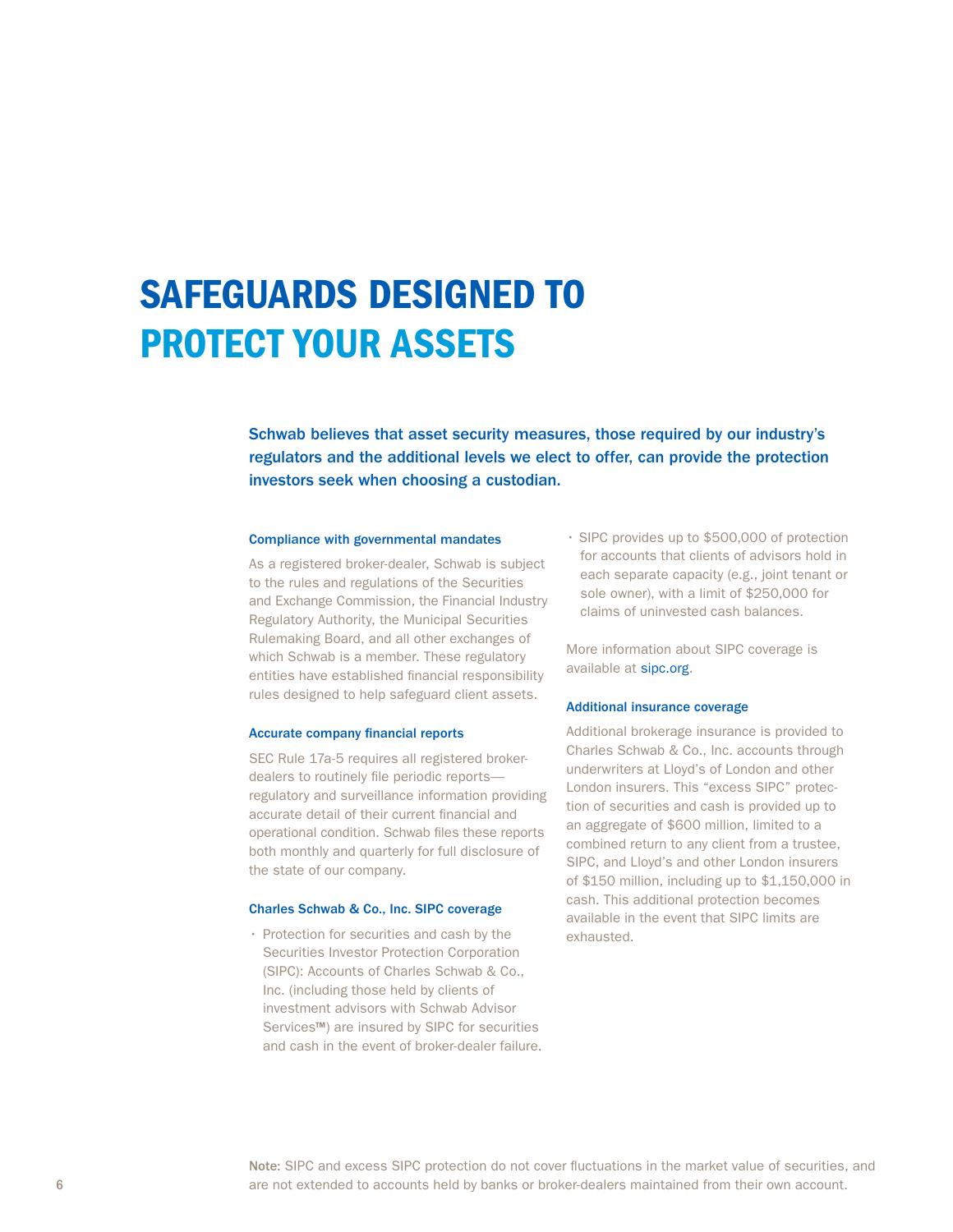## schwab's internal standards

We understand that investors want to feel confident that their assets have been placed with a company that is financially healthy. To that end, we set aggressive business standards designed to position our company for long-term health and stability.

#### Strict business practices

We strive to remain our investors' strongest financial resource through business practices that place an emphasis on:

- Prudent expense management—We keep a close eye on operational expenses to prudently manage our company. In a difficult market environment, we adjust expenses where necessary on a quarter-by-quarter basis.
- Diversified revenue mix—By increasing our reliance on fee-related services and balancerelated incomes, rather than trading commissions, we strive to increase the stability of our revenues during fluctuating market conditions.

### Schwab's commitment to privacy

Our most important asset is our relationship with you and your advisor. Recognizing that, Schwab has a privacy policy that applies to consumers who are current or former Schwab brokerage clients. Our privacy policy ensures that your personal information is never sold and is only shared with third parties in the very limited circumstances allowed or required by law. Details of our approach to privacy and how personal information is collected and used are explained in the Schwab Privacy Policy.

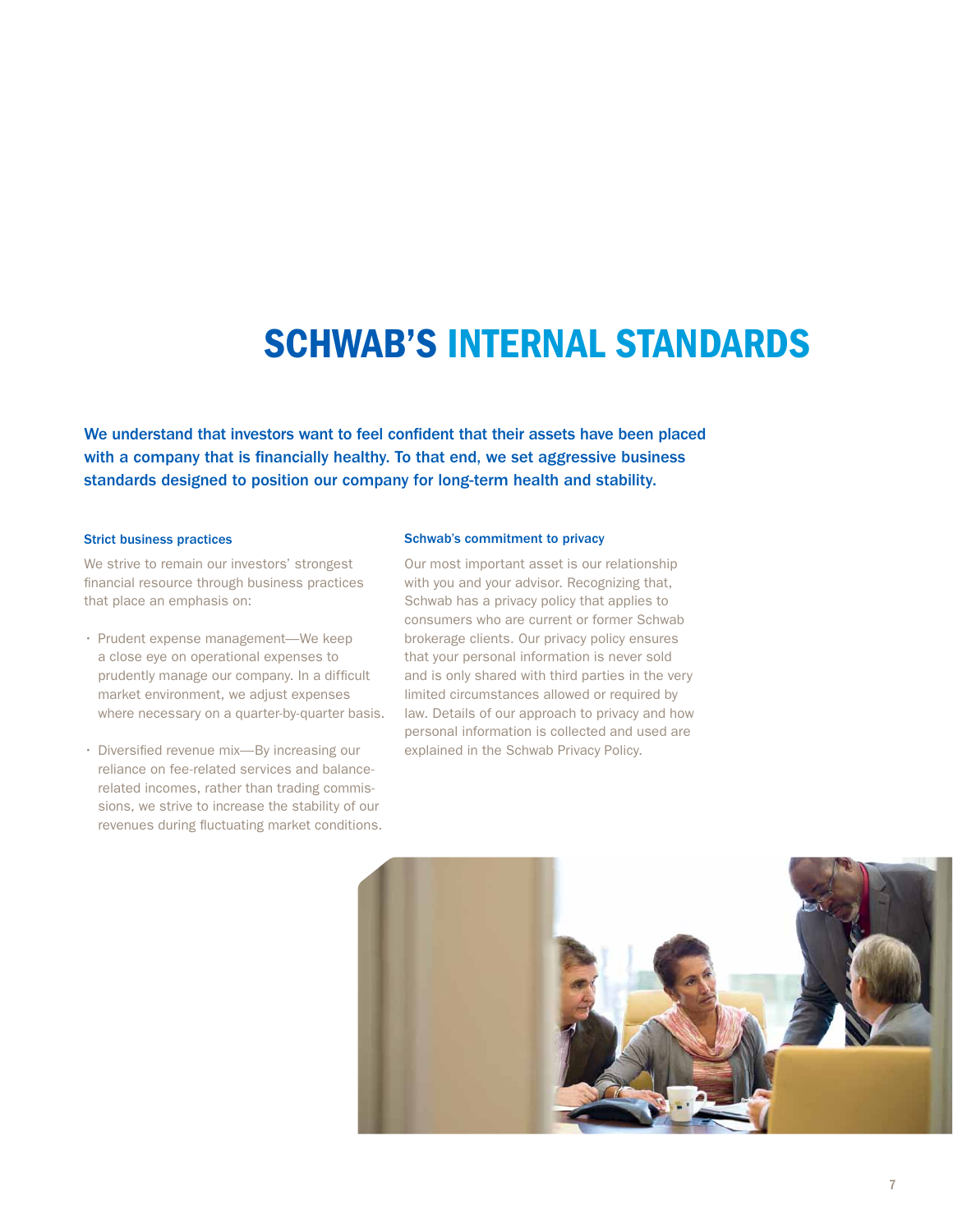# technology and service support for your advisor

### Our industry-leading technology and service have been designed to help your advisor cater to your investing needs.

### Industry-leading technology

Our sophisticated technology helps your advisor stay connected to quotes, commentary, account and position data, and trading capabilities, helping him or her quickly access your portfolio and make informed decisions.

#### Dedicated support teams

Our network of service teams is dedicated to supporting every aspect of the investment management services your advisor provides to you.

Trading and operations experts, technology consultants, and account managers provide trading assistance, account management, and strategic information to keep your advisor up to date on how to maximize Schwab's services for your benefit.

### We're here to serve you.

Whether you prefer to do business in person, on the phone, or online, Schwab provides resources to support you and your investment advisor. Ask your advisor about other services and benefits available to you as a client of Schwab. Together with your advisor, we are committed to your financial success.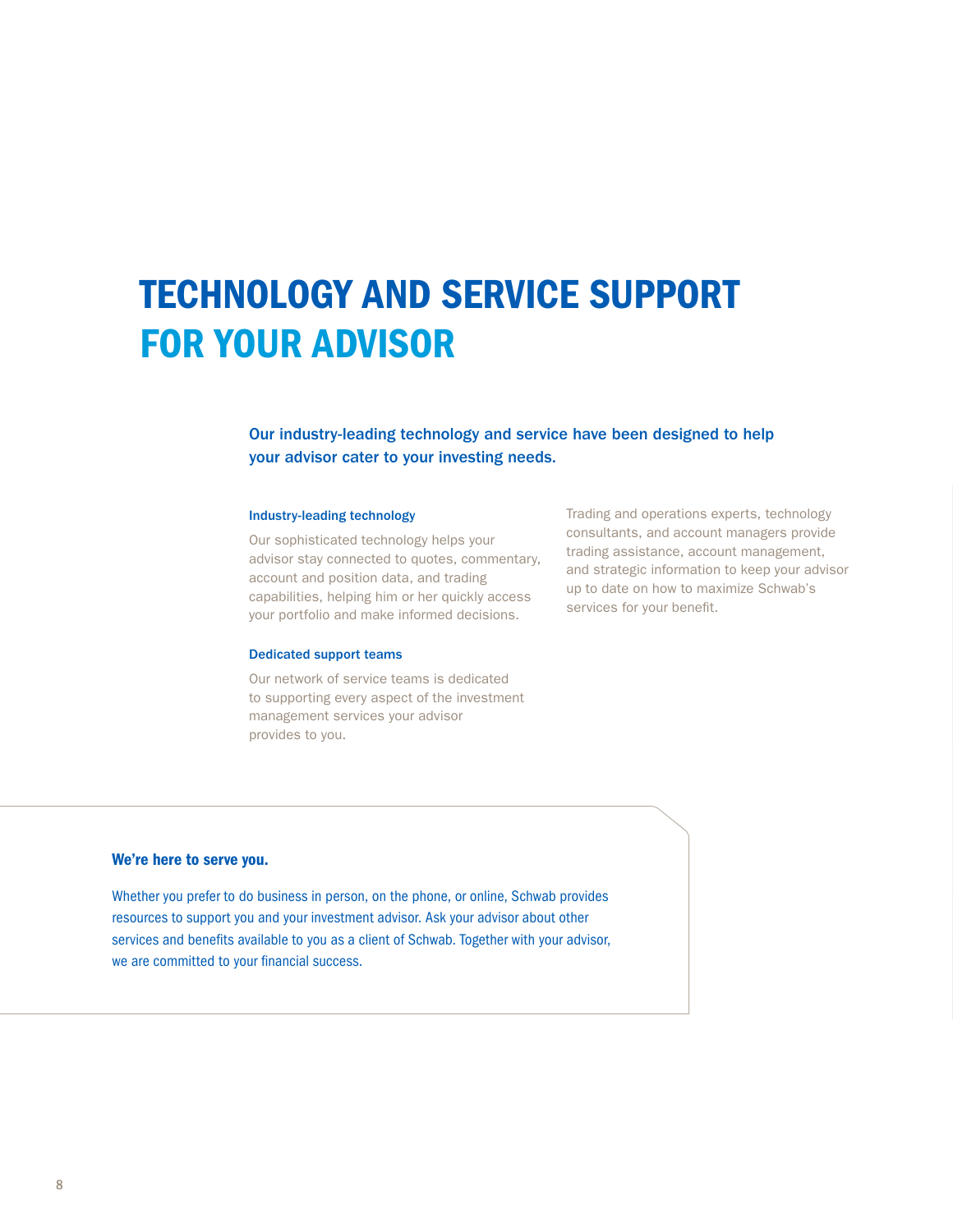Together with your advisor, we are committed to your financial success.